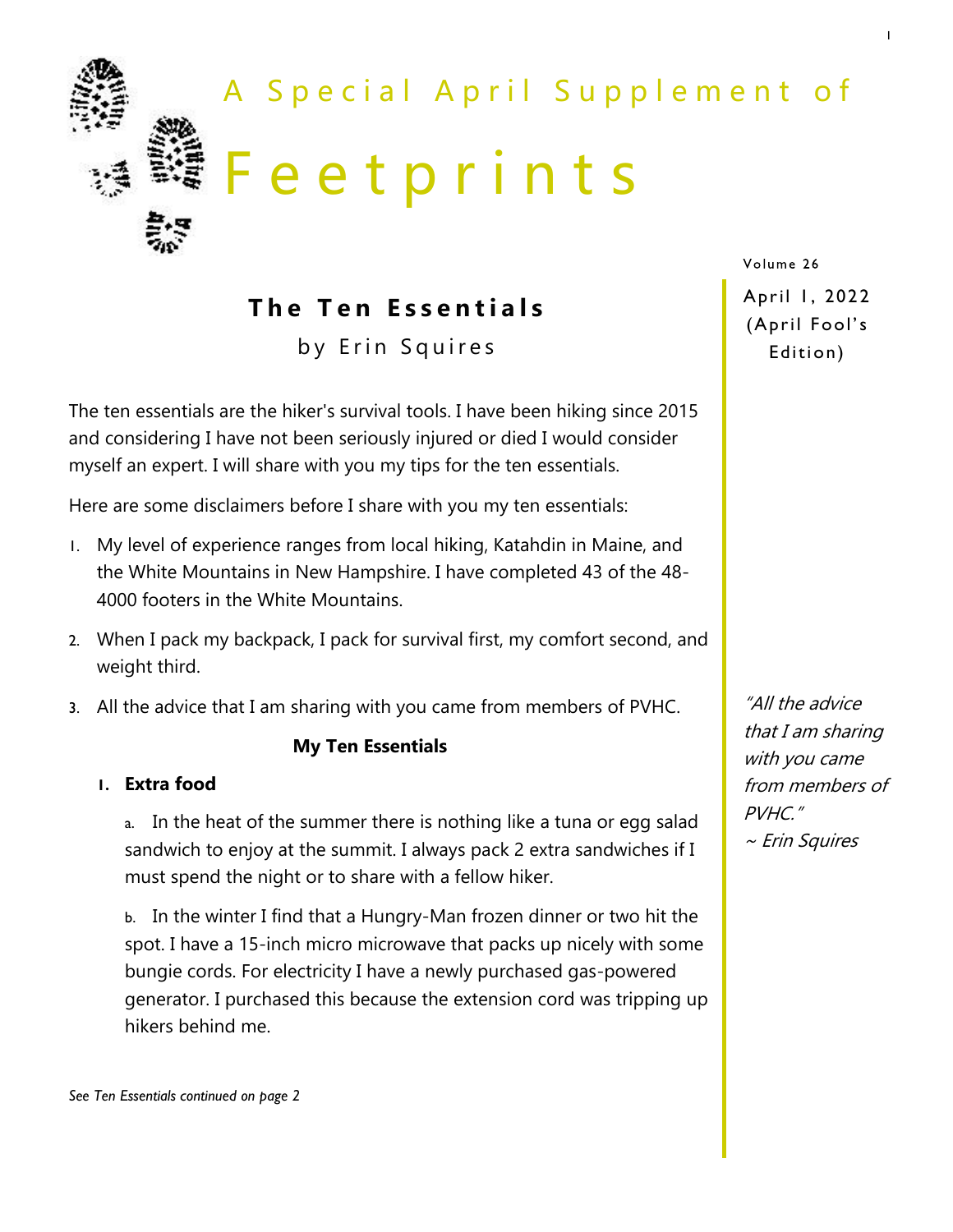

*"*In the winter everyone knows that water freezes in your bladder, so I replace my water with gin."

~ Erin Squires

#### A Special April Supplement of Feetprints

*Ten Essentials continued from page 1*

#### **2. Water**

a. In the heat of the summer there is nothing like milk. It packs all the vitamins and nutrients a hiker needs.

b. In the winter everyone knows that water freezes in your bladder, so I replace my water with gin.

#### **3. Map**

a. My trusty globe has not let me down so far.

#### **4. Compass**

a. Now that I don't have the extension cord anymore for my micro microwave, I had to go out and purchase a compass. I have to say it does handle those rough trail heads really well.



### **5. Rain gear and extra clothing**

a. Bear fur coat, repels the rain and keeps you warm.



*See Ten Essentials continued on page 3*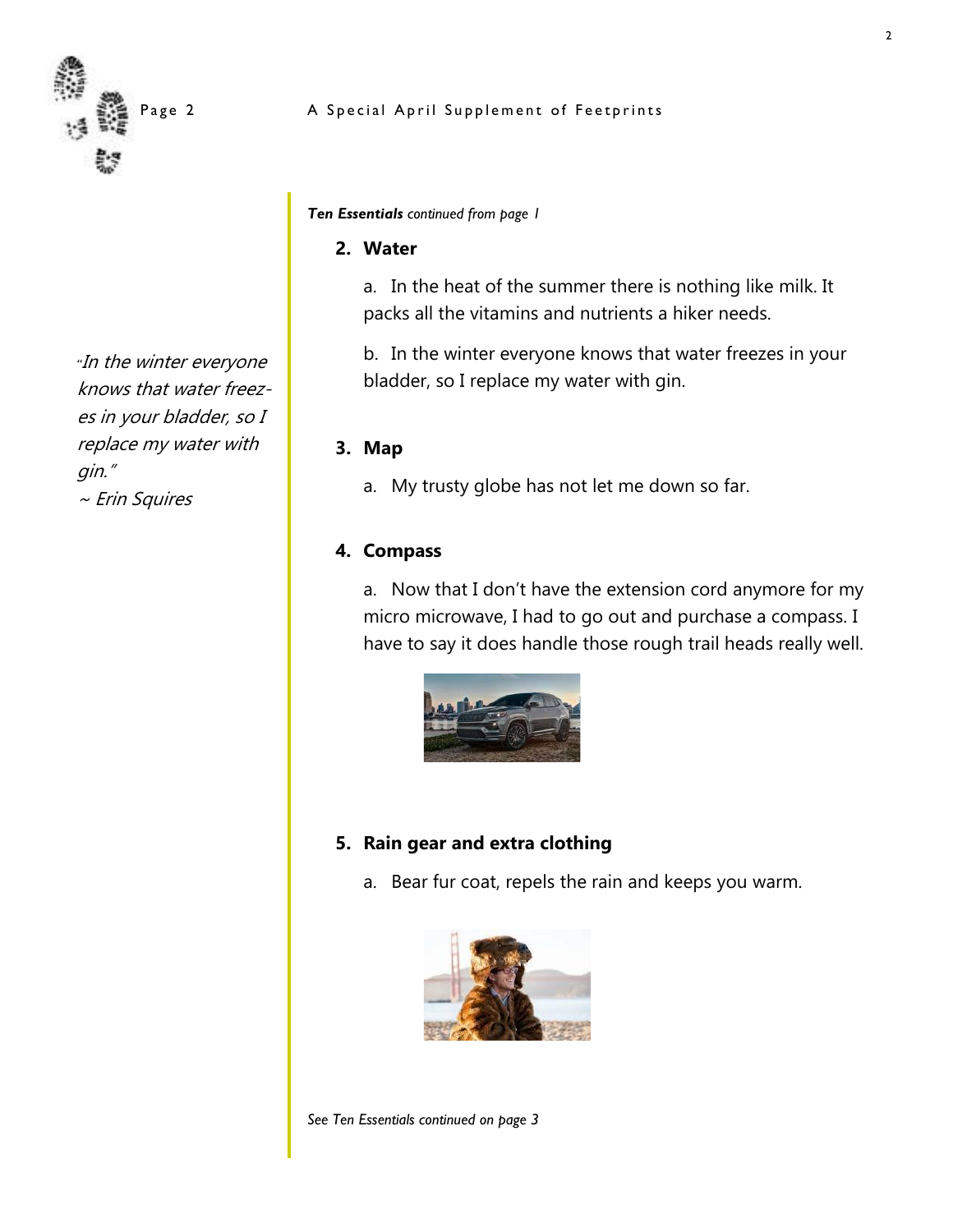*Ten Essentials continued from page 2*

#### **6. First Aid Kit**

a. This is where I save the weight and space in my backpack. One band aid.

### **7. Flashlight**

a. Simply strap this to the top of my head and I am good to go when the sun goes down.



### **8. Pocketknife**

a. Machete. I like to be prepared for bushwhacks.

## **9. Waterproof matches**

a. This is another one I like to save on weight and space. One match is all you need.

b. I've also watched all the Survivor seasons so I should be all set if the match does not work.

#### **10.Sun protection**

a. I wear a hat.



Just kidding, those who know me know I drink red wine, not gin!

"I've also watched all the Survivor seasons so I should be all set if the match does not work." ~ Erin Squires

--Erin Squires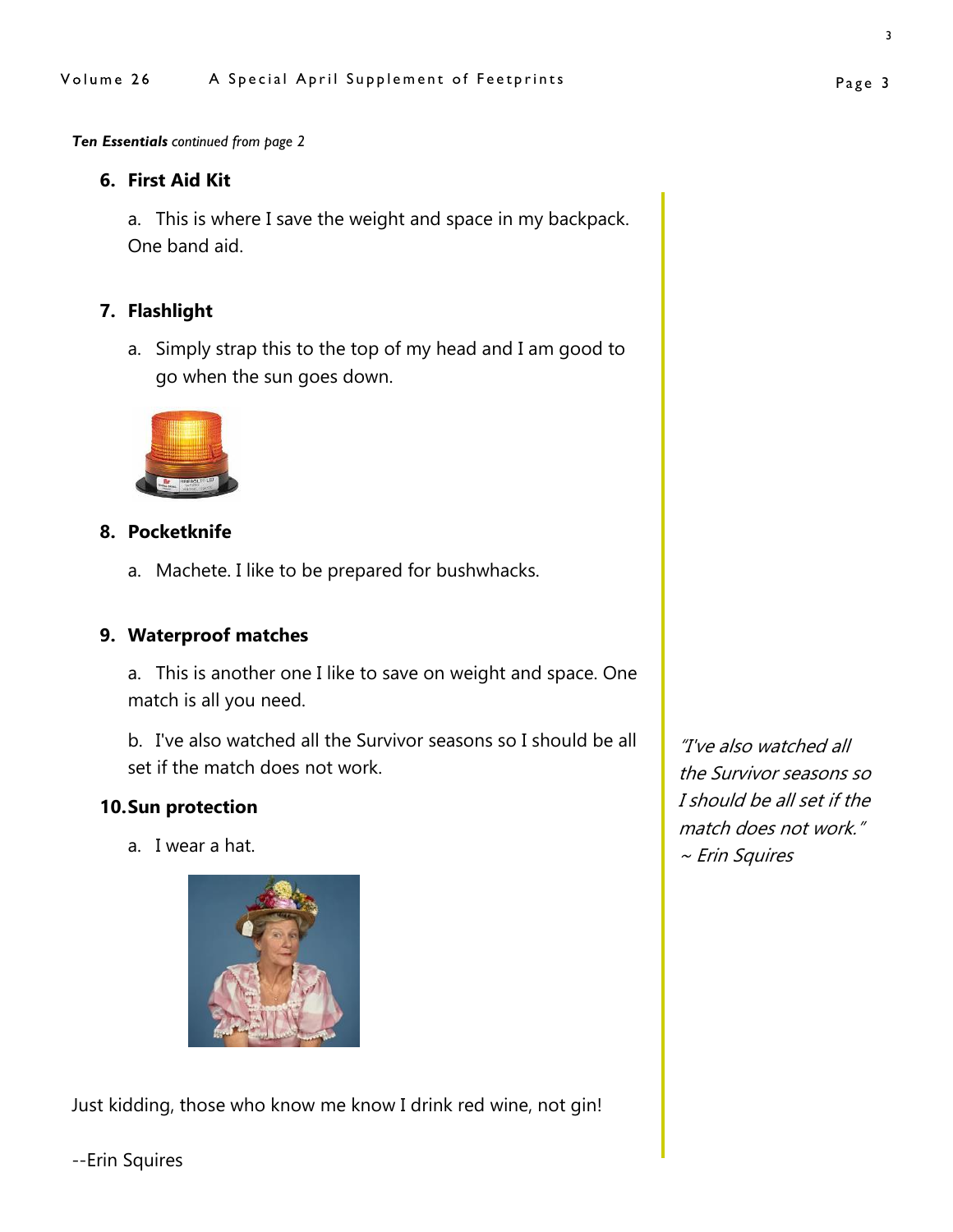

# **PVHC Survey for New Meeting Location**

by PaPa Smurf

At the club meeting in March, we discussed the possibility of changing the in-person meeting location. After an exhaustive in-depth survey of the membership-at-large we have concluded that the club should move forward with finding a new location that is more centrally located to encourage new members to join the club.

I am happy to report that the club has been offered a perfect new location for club meetings. The pastor of the Church of Smurf Monastery in Gogebic County, Michigan, has graciously offered the use of the Smurf Church for our meetings. Equally distant from both the Atlantic Ocean and Pacific Ocean the Upper Peninsula of Michigan is equally accessible to almost all residents of the United States of America. In addition, this new location's close proximity to Canada presents a great opportunity for the club's international expansion.

I am enthusiastic to report that in addition to providing a perfect environment for our club meetings the Church of Smurf has also offered to provide ceremonial church wine and monastery-brewed, fine ales for refreshments after all meetings. In addition, access to the kitchen facilities, located on the altar, are available for serving refreshments (all excess food becomes the property of and for exclusive use only of the Smurf after all meetings).

Please note that Smurf is providing the location and services at no charge to the club but that all donations and food contributions are wholeheartedly accepted. Note also that all food donations will be donated to the "Begging Spoon for Hungry Hikers Charity," a most worthy organization.

*See New Meeting Location continued on page 5*

"I am happy to report that the club has been offered a perfect new location for club meetings."  $\sim$  PaPa Smurf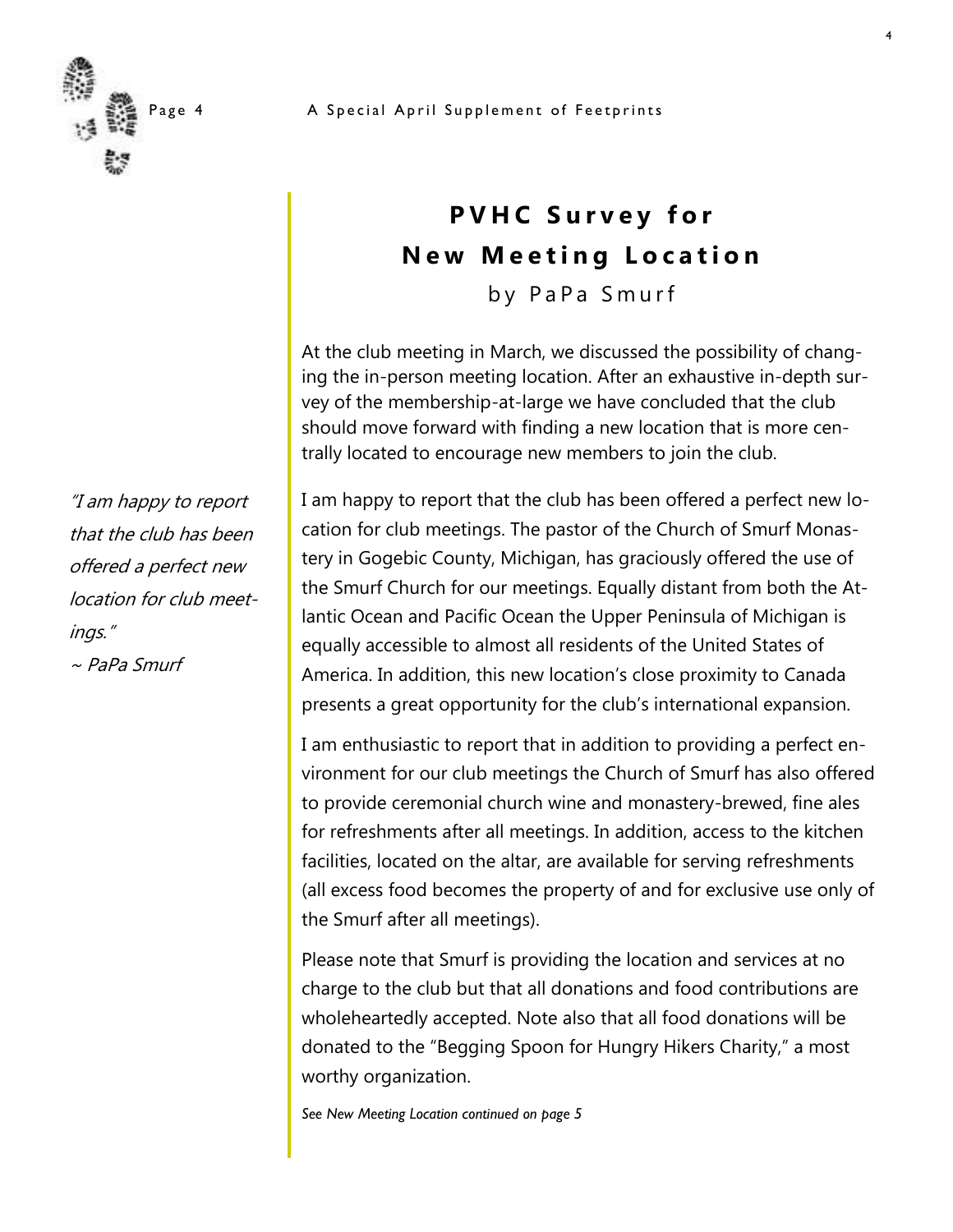#### *New Meeting Location continued from page 4*

Due to the UP location it is asked that club members arrive early during the fall, winter, and spring months to help out shoveling snow in the parking lot before all meetings. If we all chip in it's a simple task clearing the snow of only a few hours to a half a day so come early. While unlikely, it is possible we might also have to shovel snow in the summer months….

Thanks for moving the club meetings to such an ideal location!

Looking forward to see you all up in the North Woods.

--PaPa Smurf

Pastor of the Church of Smurf Monastery

Member of the Universal Life Church



*"*Due to the UP location it is asked that club members arrive early during the fall, winter, and spring months to help out shoveling snow in the parking lot before all meetings."

~ PaPa Smurf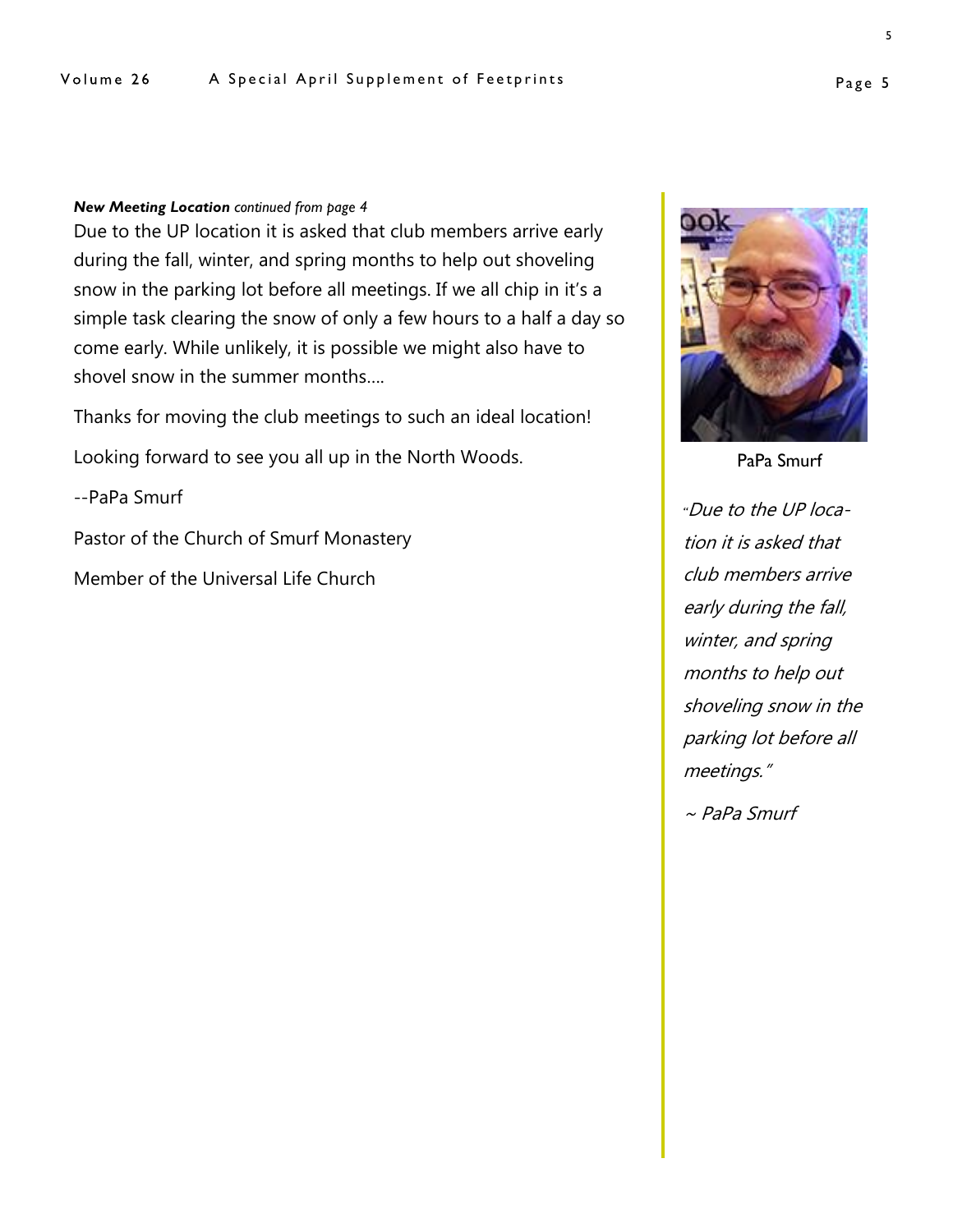

"...PVHC's executive board has decided that if you want to become or to continue to be a member of PVHC you will have to get a colonoscopy."

~ Dick Lost & in the Forest

# **A New Requirement for PVHC M e m b e r s h i p**

by Dick Lost & in the Forest

Since our membership is getting older, and some of our members are getting long in the tooth, PVHC's executive board has decided that if you want to become or continue to be a member of PVHC you will have to get a colonoscopy. Beginning effective date: April 1, 2022. Members 45 years and over will need to get this accomplished by the last day of 2022, or a note from their doctor stating that they have undergone this procedure within the last 10 years. Or else, if this new mandate has not been accomplished by the end of 2022, then their membership for the new year will be denied. The executive board made this decision as a prophylactic measure to ensure the longevity of its members, and therefore, the club. If we, as a club, are not getting younger members to join our club, the executive board wants to ensure that our club members survive well into their later years.

Does that mean that club members need to live well into their 70's, 80's, and 90's? Yes, it does. Then, if that's the case, our club has to thrive as older folks. So why a colonoscopy? In this age of health consciousness (i.e., partly thanks to the Covid-19 pandemic), the executive board wants to eliminate the third leading cause of death by cancer. The executive board doesn't want its members dying off prematurely from colorectal cancer. So if you are 45 years or older, you will need a certificate from your doctor stating that you have had a colonoscopy within the span of at least the last 10 years.

The executive board will name a colon czar to administer this new membership requirement. He or she will make sure every club member adheres to this new club policy without exception, no ifs, ands, or butts.

The executive board is sincerely optimistic that everything will come out alright in the end, and that all's well that ends well.

--Dick Lost & in the Forest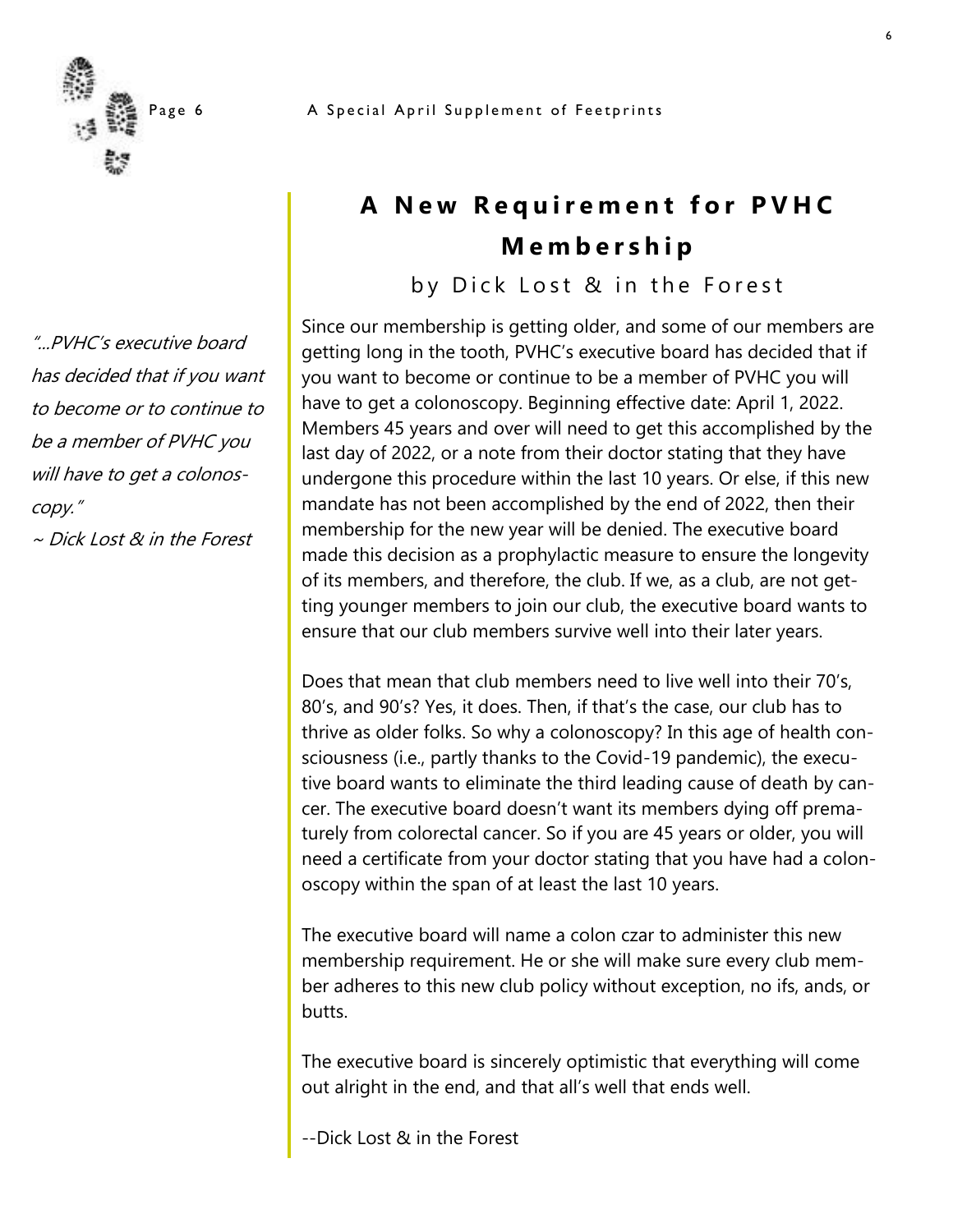## **Upgrade Your Fitness Tracker**

by PaPa Smurf

I know many of my fellow hikers like to wear fitness trackers. It's a fun way to keep track of how much you exercise and hike. It's also a great way to socialize where you can compare how many steps you hike with others. I also know how it can sometimes feel pretty competitive out there. The stress of keeping up with some other hiker's daily step challenges can be quite draining. Not to fear I have found the perfect solution. Goozgle, a new spin off of Google, has just introduced their new premium fitness tracker.

In addition to all the standard fitness tracker features the Goozgle fitness tracker comes with the patented double steps option. For every step you take the Goozgle counts double. In no time you will be beating all your friends step counts. Don't have the time to get enough steps in yourself, with Goozgle you also have the option of buying addition steps, too. Monthly subscriptions are available to add 5000, 10,000, or even 20,000 steps to your daily average! Or opt for the deluxe package that includes unlimited steps.

Join Goozgle now and show all your hiking friends your new amazing step challenge progress you have made since your last hike together.

--PaPa Smurf

"The stress of keeping up with some other hiker's daily step challenges can be quite draining."

 $\sim$  PaPa Smurf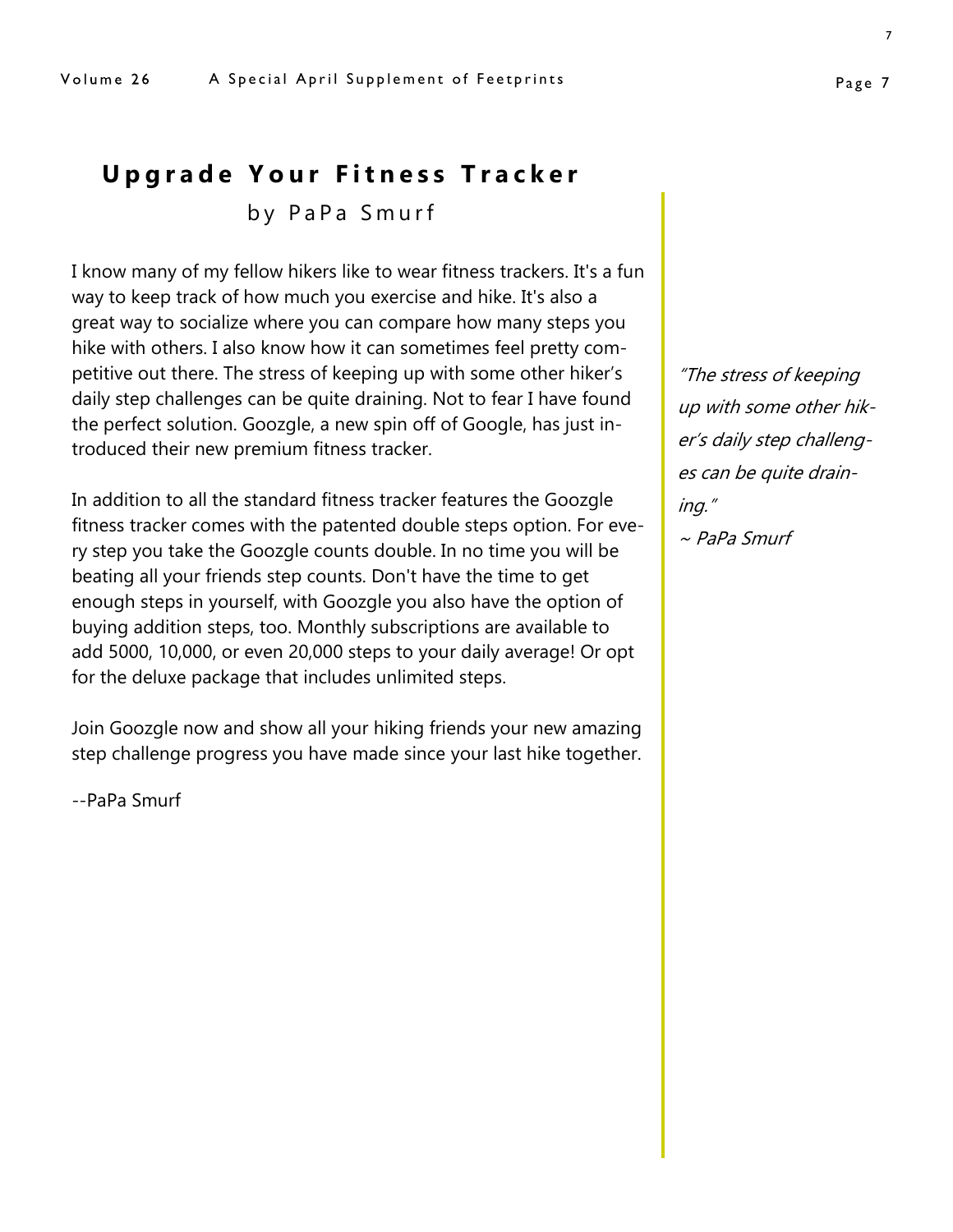

**"**Try these ultra cheap ways to backpack and stay ultralight, too."  $\sim$  PaPa Smurf

# **Ultralight Hiking Ideas**

by PaPa Smurf

Ultralight doesn't have to mean expensive. Try these ultra cheap ways to backpack and stay ultralight, too.

• Combination raincoat, pack cover, and rain shelter. By combining all three functions into one item you simplify and lighten your hiking needs. I like a simple large trash bag or 3-mil plastic painters drop cloth. It can easily be fashioned into tunic/dress to keep you dry hiking in the rain. Drape it over your backpack as a pack cover. Or use as a tarp. Note of warning: if, like me, you choose to use a clear plastic drop cloth as your raincoat/tent be sure not to forget PJ's if you normally sleep in the buff. Apparently it's a bit see through and it sometimes upsets fellow campers…or so I hear.

• Cardboard box ultralight backpack. A perfect opportunity to recycle that Amazon Prime box you got in the mail. Just securely tie some shoulder straps made from string, rope, or even leftover Christmas wrapping ribbon. Fasten an old rope for a hip belt and load her up with your hiking gear. You're good to go. Note that in camp your cardboard box backpack doubles as a shelter. Just unfold and use the shoulder straps and hip belt as guide ropes. I recommend that you throw your raincoat over top as the box doesn't always hold up in wet weather.

• Men's super light hiking shorts. I found the perfect ultralight men's hiking shorts option at the dollar store. Ladies' thong underwear! They are much lighter then regular men's hiking shorts and bonus they are cooler and never cause chafing!

Ultralight cook kit. I used to carry a full mess kit: pots, lids, fry pan, plates, mugs, knives, forks, spoons, stove, etc. Heavy, complex, messy and a chore to lug around and keep clean. Over time I learned to pare it down to just the essentials. First, I eliminated any extras I seldom used limiting myself to just one plate, bowl, *See Ultralight Hiking Ideas continued on page 9*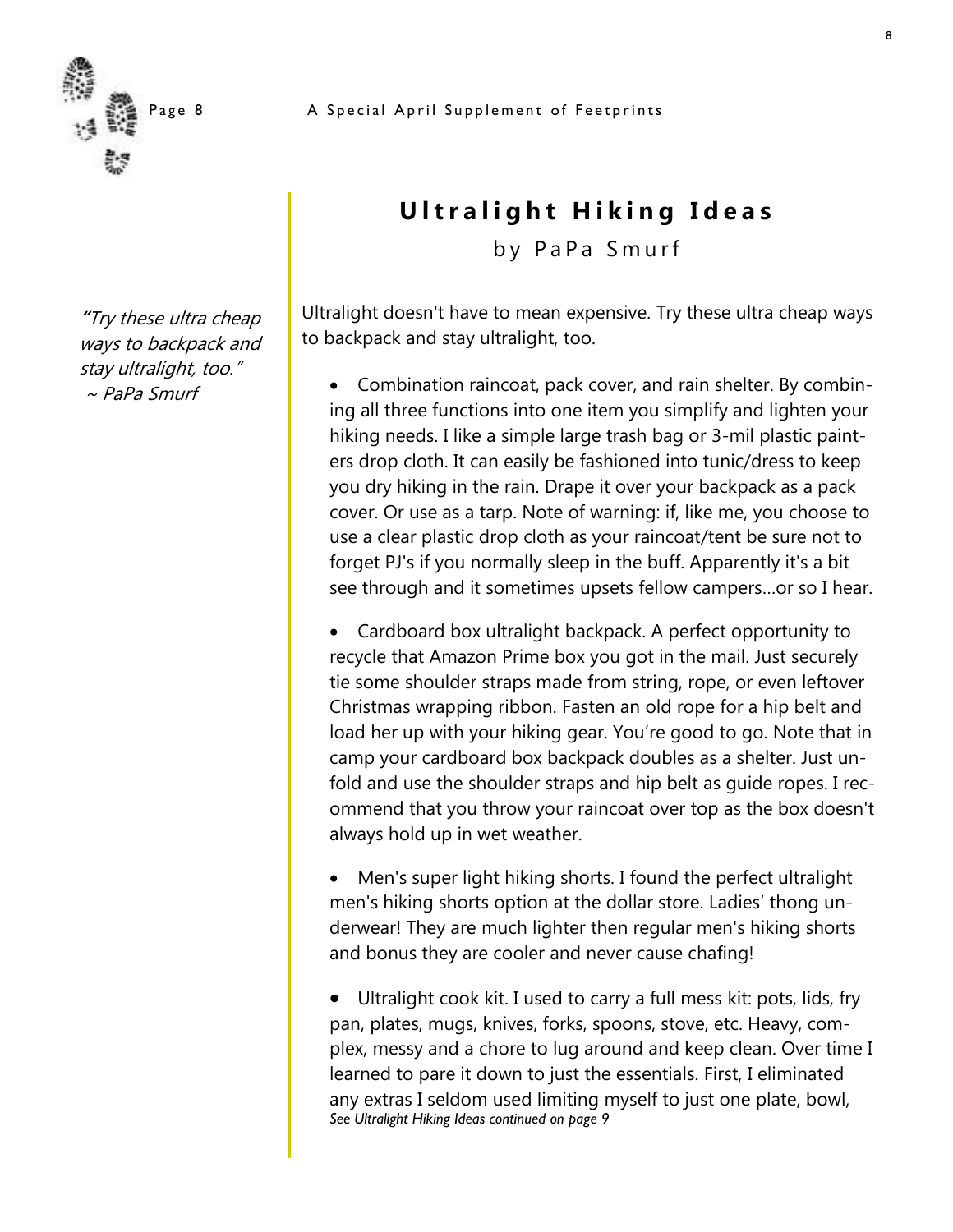#### *Ultralight Hiking Ideas continued from page 8*

cup, and pot. I stopped carrying a stove and either ate cold or built a campfire. Then, I even dumped the bowl and cup and ate out of my pot. I even dropped my knife and fork focusing on only eating with a spoon. Over the years it became obvious that without a stove or key essential kitchen supplies you could easily get people to feel sorry for you and they generously would share their food with me. I found I seldom needed even my pot, and as any good ultralight hiker will tell you, if you don't use it don't bring it. Voila! The one item kitchen kit was born - I call it my begging spoon!

Hopefully these helpful tricks will help lighten your next backpacking trip. Look for more useful tips in the next issue of PaPa Smurf's Advice Column.

--PaPa Smurf

"Voila! The one item kitchen kit was born - I call it my begging spoon!"  $\sim$  PaPa Smurf

9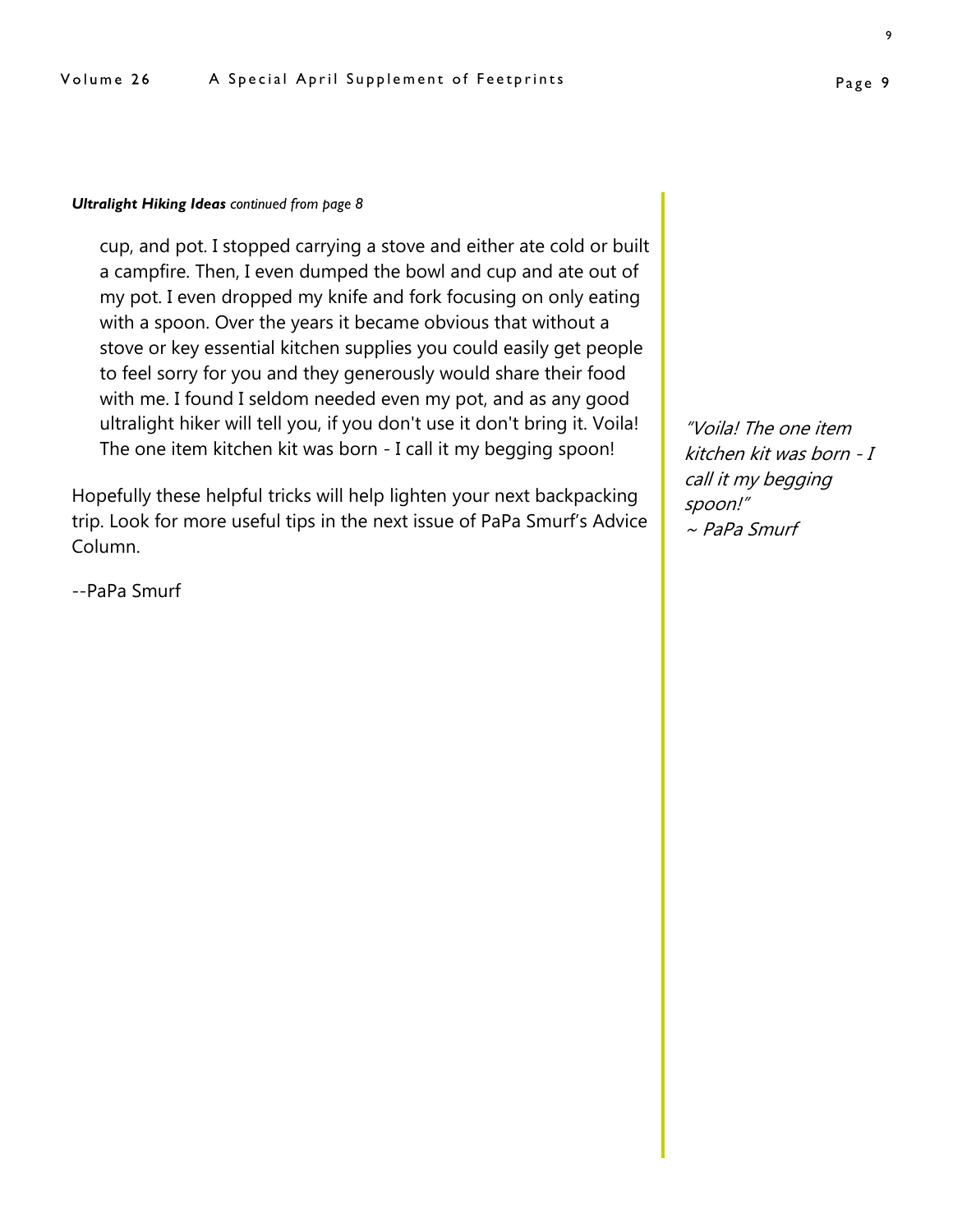

*"*Now offering a battery-

assisted, automated

toothpaste cap."

 $\sim$  PaPa Smurf

# **New Hiking Hygiene Product**

by PaPa Smurf

New easy to open battery-powered toothpaste lid. Too tired to brush your teeth after a long hike? Too hung over from too much jungle juice at the backcountry campfire and can't figure out how to open the toothpaste in the morning. Smurf has you covered. Now offering a battery-assisted, automated toothpaste cap. Just replace the cap on your normal toothpaste tube with our patented autocap and just use your bluetooth-enabled cellphone app to pop open your tooth paste. Easy as a Smurf kissing a Smurfette. Also available with the ultralight solar power backpacking charger. Don't let a low battery get in the way of good dental hygiene on the trail.

– PaPa Smurf